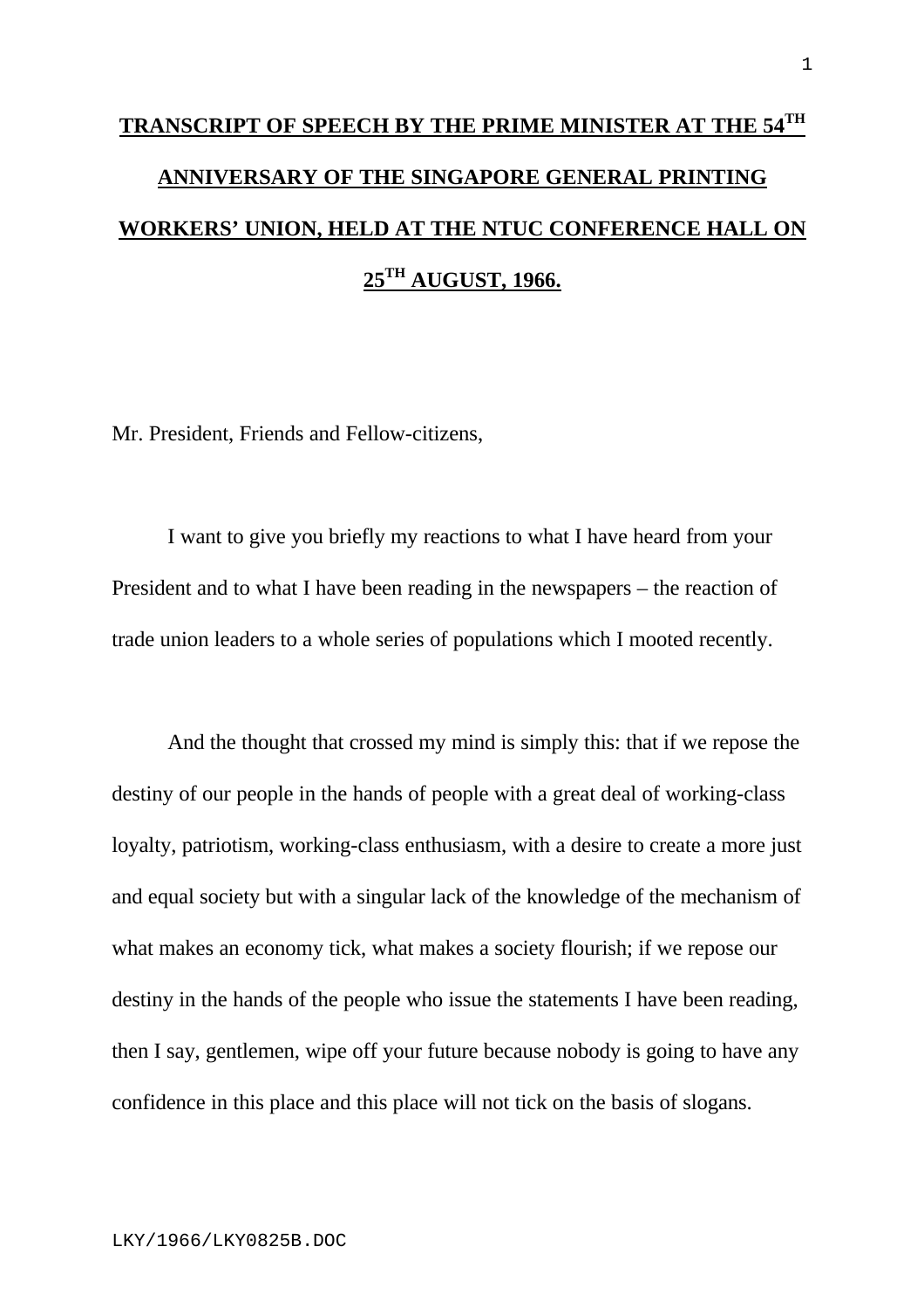Patriotism is necessary, working-class loyalty is necessary. But behind it all, there has to be a deep and abiding understanding of what makes the economic machine work.

And my tragedy is that we have had to go through two revolutions in a very short space of time.

First, we had to push out the old and, in pushing the old, we simply fought things and said, "Out with everything!" Second, we have had to bring our own people back to land and say, "Look, these are the problems we now face."

I think one of the indices of whether a society is developed or underdeveloped is not whether we call it developed or underdeveloped. The surest test is whether its leadership – not just its leaders – is made up of people with the understanding of the workings, the economics of society – of wealth and growth – or whether it is made up of soldiers. And when soldiers take over, you can be sure that it means that that society was underdeveloped.

Because, if the people and the leaders in the unions, in the cultural and civic organisations understood why the country made no progress, they would have remedied the situation and the intervention of the soldier would not only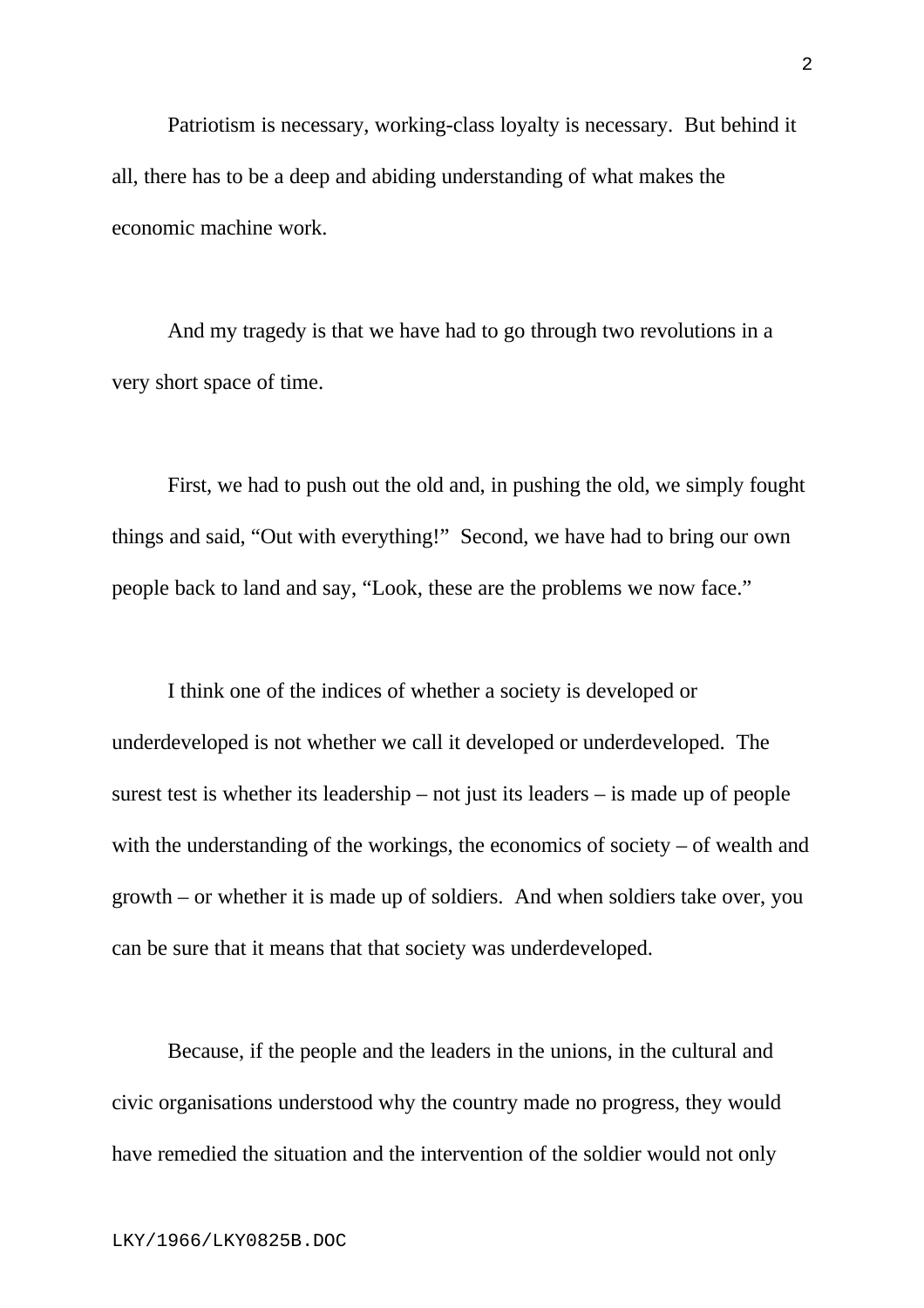have been unnecessary, but it would have been bitterly resented because the soldier was even less qualified to solve the economic and social problems than the politicians who went before.

So when I look at the newspapers and I see my Minister of Defence in uniform, I say, "Well, that is the long step!". If reason, logic, argument fails, then the gun. This has happened. In Pakistan, there is a soldier in charge; in Burma, there is a soldier in charge; as in Indonesia, Thailand and South Vietnam.

What does it mean? It means these countries are basically underdeveloped.

And tonight, knowing that my speech will not be published until the day after tomorrow – not in tomorrow's newspaper because there is no time to catch it – I will speak frankly.

Tomorrow, my colleague, the Minister for Finance is going to make a statement on currency. He will tell you why what happened, happened.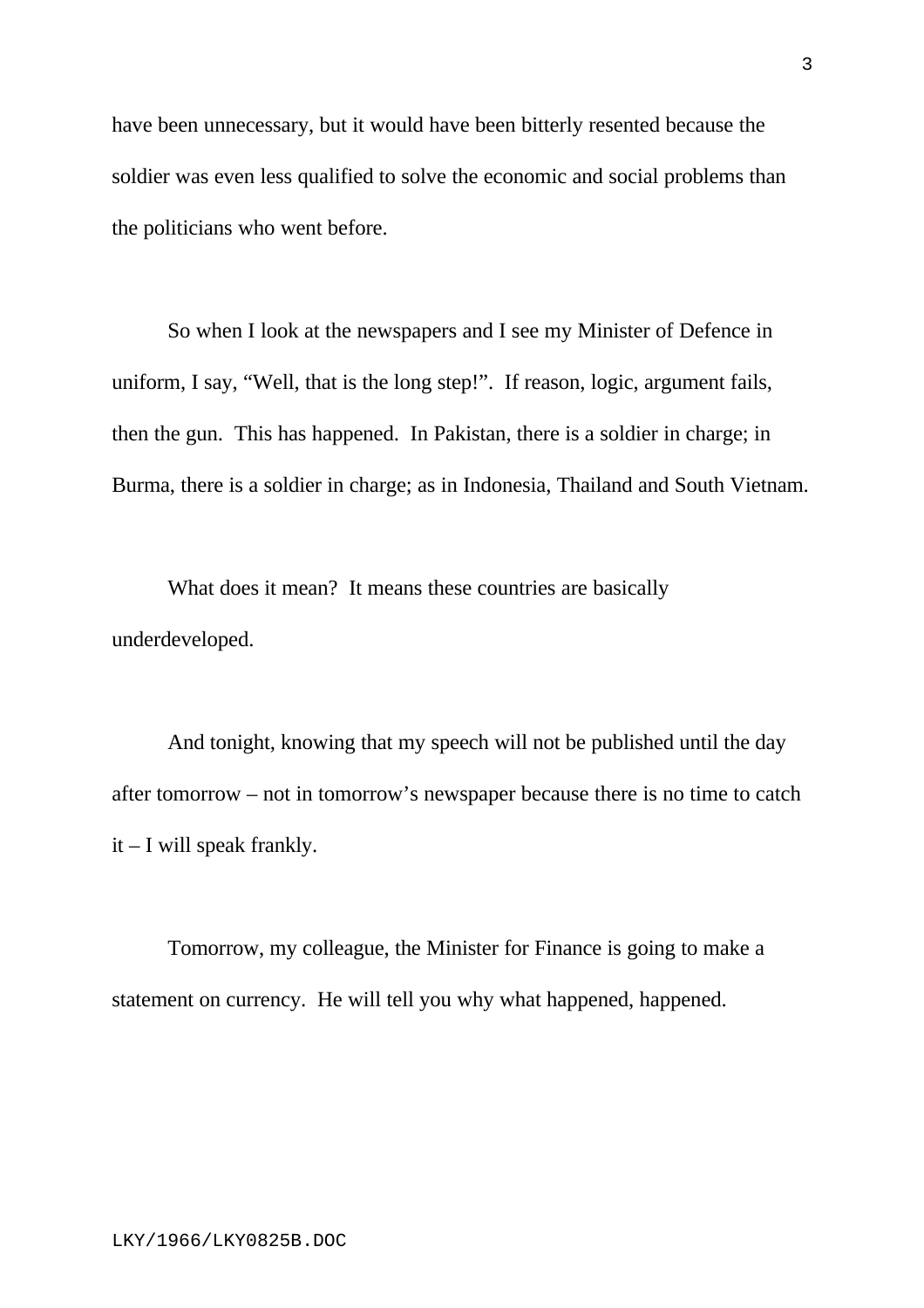What worries me is the ignorant reaction of the people. I understand the bankers; I understand the Chambers of Commerce; I understand their motivations.

But I am amazed at the coffee-shop talk. Barisan Sosialis representing the people of Singapore says, "In that case, Singapore is finished, because we have no natural resources. Malaysia has natural resources. So, this is finished. And this can only be done with the consent of the British and American imperialists."

How mad can we be!

You know, people on the other side are very worried, because somehow they feel if Singapore is not associated in all this, then all will be lost.

Where is the truth?

Surely, what is lacking today in our society  $-1$  am talking now of Singapore, I am not qualified, I am not entitled to talk about other countries  $-$  is the absence of knowledgeable assessment; absence of people with enough background knowledge to assess and say, "Yes, this is where it is going."

4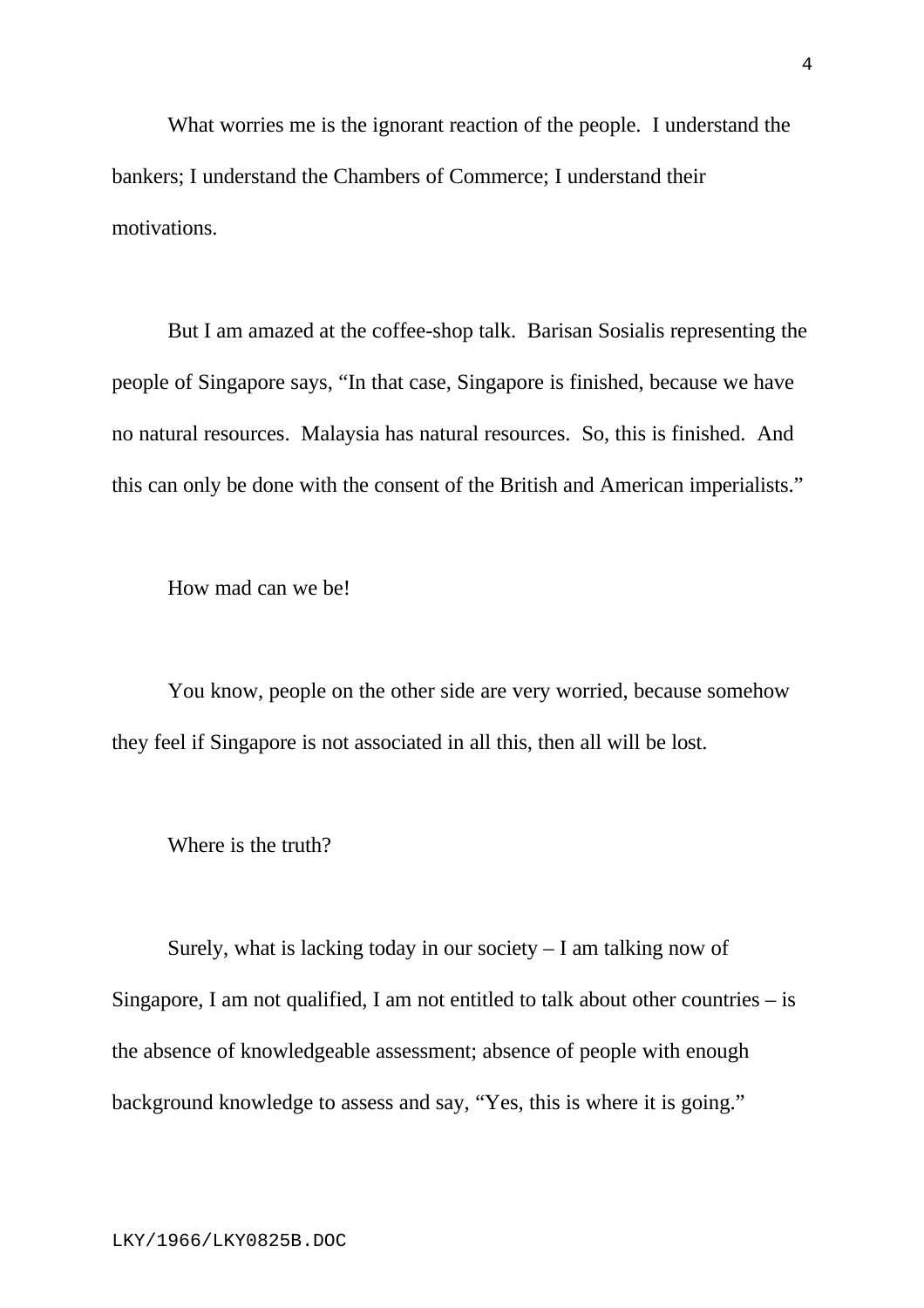It is not currency which should worry us. Tomorrow, you will hear from the Minister for Finance that we have decided that we shall not form a Central Bank. If we cannot reach a common currency with Malaya, we shall run a Currency Board as the British did for many decades. In other words, for every dollar you print, you must have in the Bank in London, New York or elsewhere two shillings and four pence of foreign exchange or about 0.29 ounces of gold.

And I will tell you what it means to you, the ordinary worker, and what it means to me as the Government.

Nobody knows this. Which makes me think that our first problem is education – education of the leadership. Before you become a trade union leader, sit for a simple test: what is economics; what is wages; supply and demand; price. If you cannot pass, then you are not fit to be a trade union leader; if I cannot pass, then I should not be entitled to be a candidate for elections or become a Prime Minister.

This is our tragedy: a lack of understanding of the basic issues.

We could not reach an agreement. I give this by way of illustration because this is a problem which I have lived with over the last two or three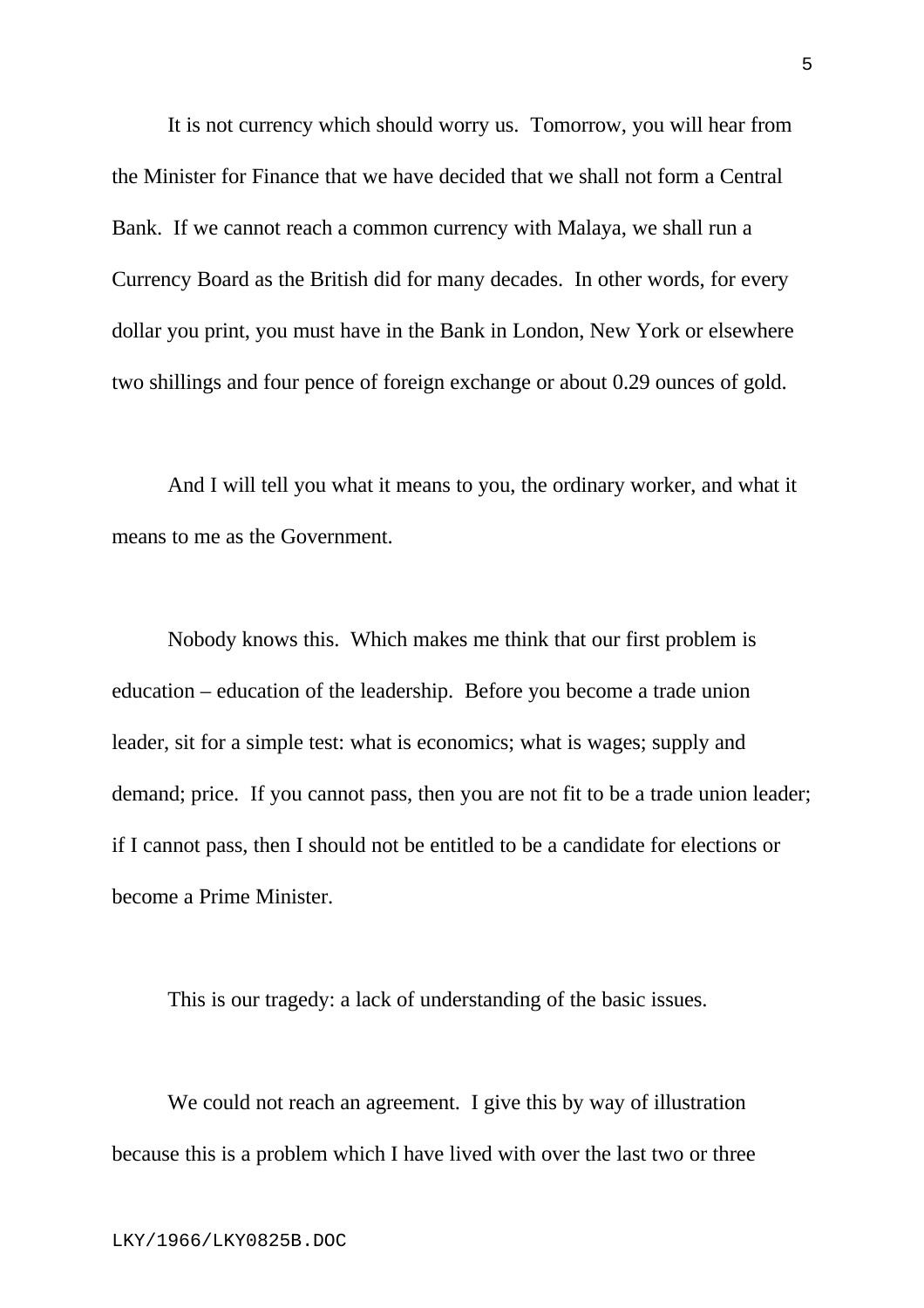weeks as we debated whether we would go on or not go on. The breaking-point came when they said. "Right, our reserves – your money and mine, you know – now held by Crown Agents in London on behalf of all the governments, any time we break, we take our share back ……" There is about 1,600 million dollars worth of assets: foreign exchange, gold and other things. Of that, our share – when the money comes to be changed and everybody puts in his money and takes money out – I would say at a minimum is one-quarter; probably more. That is hard cash which must back the new money we issue.

And we said, "Right, we go in with Malaysia", and we will print the same note, but theirs will be marked "M"; ours will be marked "S" – just to make sure – and "M" will be backed by their reserves and "S" will be backed by our reserves. Everything was worked out, was agreed upon. And then, we broke down on one simple point.

Who keeps the reserves? They said they would keep the reserves. We said, "No, the reserves must be kept with the Bank Negara in Singapore …" You know, we are joining their Bank; so we said, "Never mind. Call it Malaysia; print on the note 'Malaysia'; it doesn't matter so long as I keep my reserves. But put this here, Bank Negara (Malaysia), Singapore branch; put it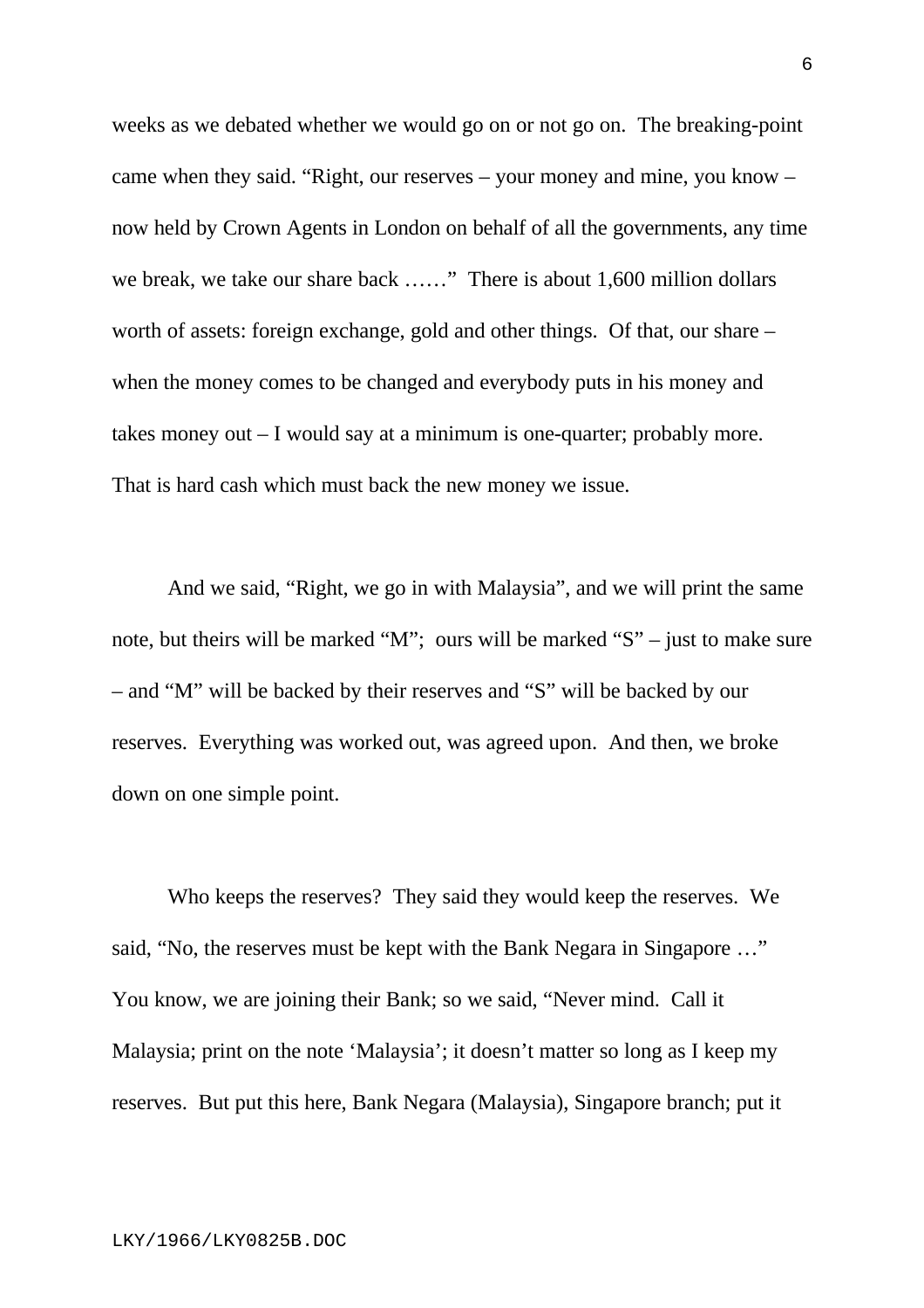there with the Deputy Governor here. If we break any time, my money is mine." But they said, "No, keep it in K.L. If we break, I will give you back."

Supposing if he does not give me back, what happens?

And now if we break, what do we do?

People say we will collapse; we will die. I say, "No, rubbish." If we collapse, it is not because of this, but because of stupidity on our part in not understanding where our interests lie. And that stupidity must not be allowed to continue for long either in political or in trade union leaders. We must understand what is at stake; what is involved.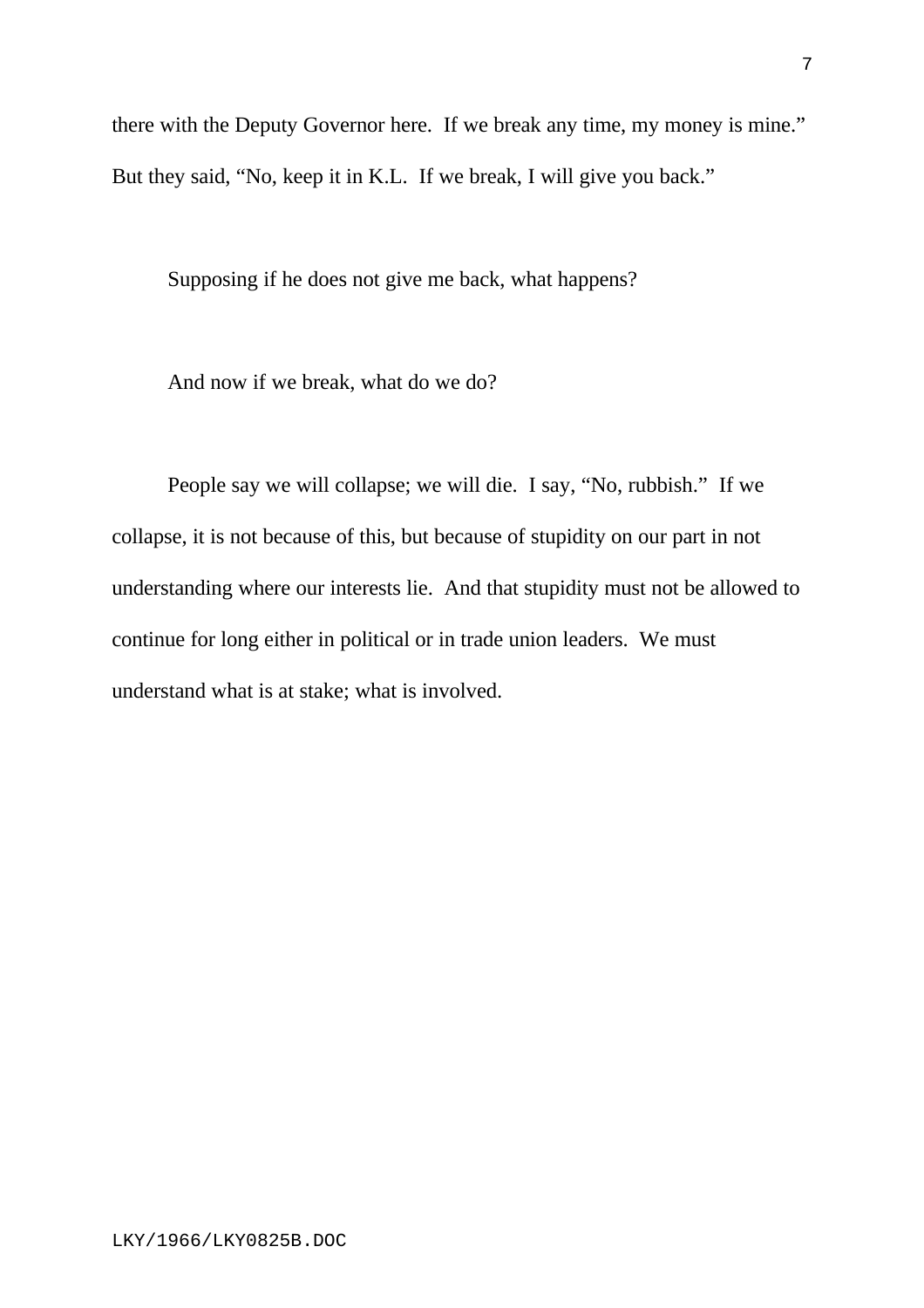Next year, they will issue their notes; we will issue our notes. But it is not a matter of whether you have large natural resources or slender natural resources. It is a matter of whether you issue your notes as and when you like, or you issue your notes against backing.

And we have decided that we will not engage in central banking finance which means whenever the Government is short of money, you have credit creations. Supposing we find this year that next year, in order to pay allowance to Volunteers, the People's Defence Force, to buy aircraft carriers and a squadron of new jet fighters, we require one hundred million dollars. You have either to tax, find or borrow 100 million dollars. If you cannot, then you say to the Central Bank, "Please lend me 100 million dollars." And the Central Bank prints and gives you 100 million dollars. That is called credit creation. So, you put the money into the market and there is a greater amount of money chasing the same amount of goods. And prices go up. And you know what happens. It has happened in so many parts of the world.

So, we have decided that we will run the system just as it has been run for all these years. For every dollar we issue, there is a Currency Board which guarantees that there is that amount in foreign exchange or gold either in London, New York or some other place to back it. So the money cannot go down: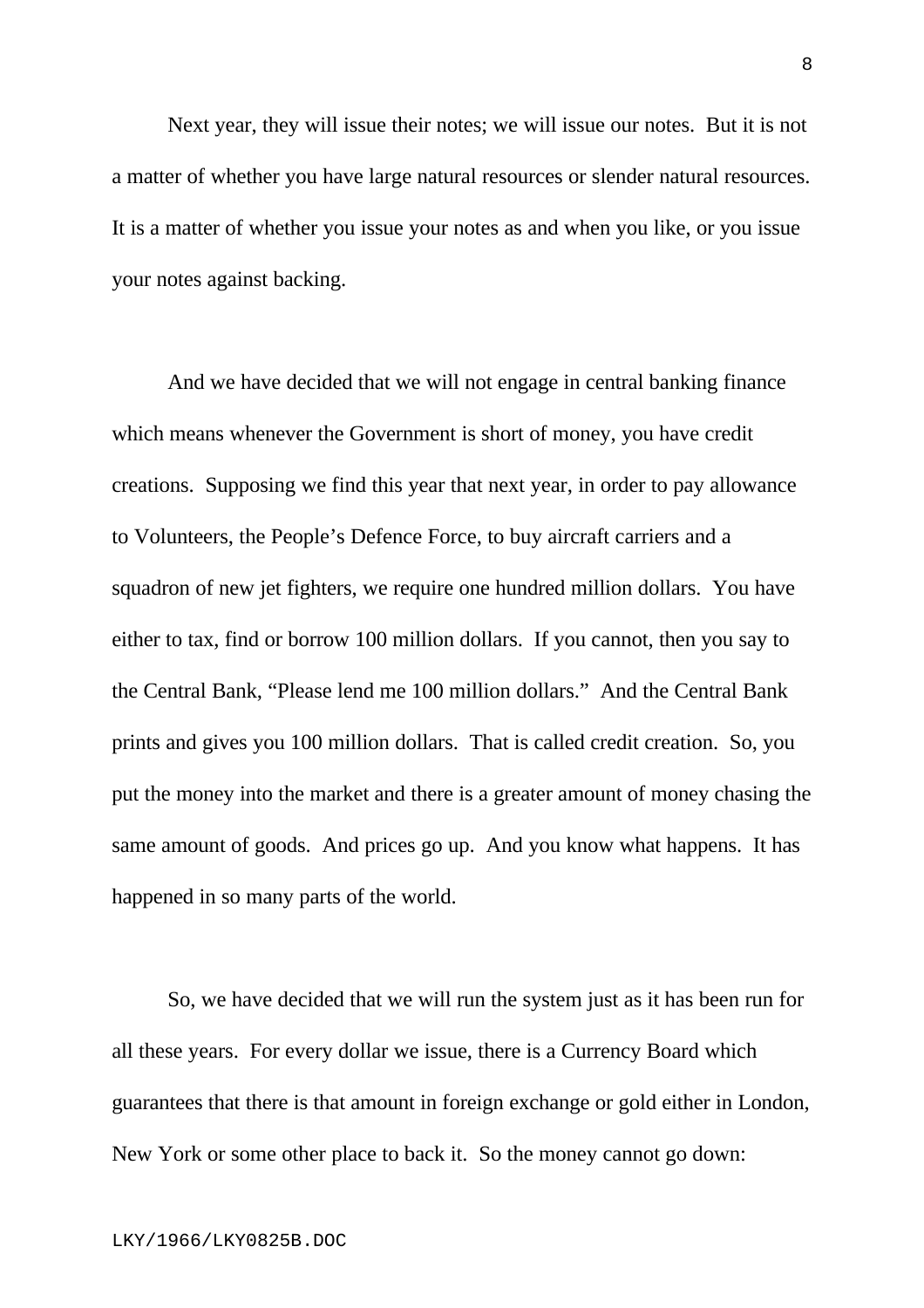But I will tell you what will go down – employment will go down if you don't work hard.

Let me explained this in a simple way. This is simple economics.

In England, every trade union leader understands this. But it doesn't mean that having understood it, he then works to make the country work. Sometimes, he is caught in his own history and it is very difficult for him.

Before every election, over the last 15 years, every British Government – Conservative and Labour – has said, "Never mind what the Nation Income is; just spend." If you spend, low interest rates, people can borrow from the bank. They will buy houses, buy television sets. So you create demands. So factories make television sets, shoes, clothes. So unemployment goes down.

At the same time, because people buy, they begin importing from outside. And when you import, you have to pay the other person either your goods, your gold or your foreign exchange reserve. And you do that for about a year, never mind whether you are losing your foreign exchange reserve; it is just to keep the population happy, with full employment. After the vote is taken and you have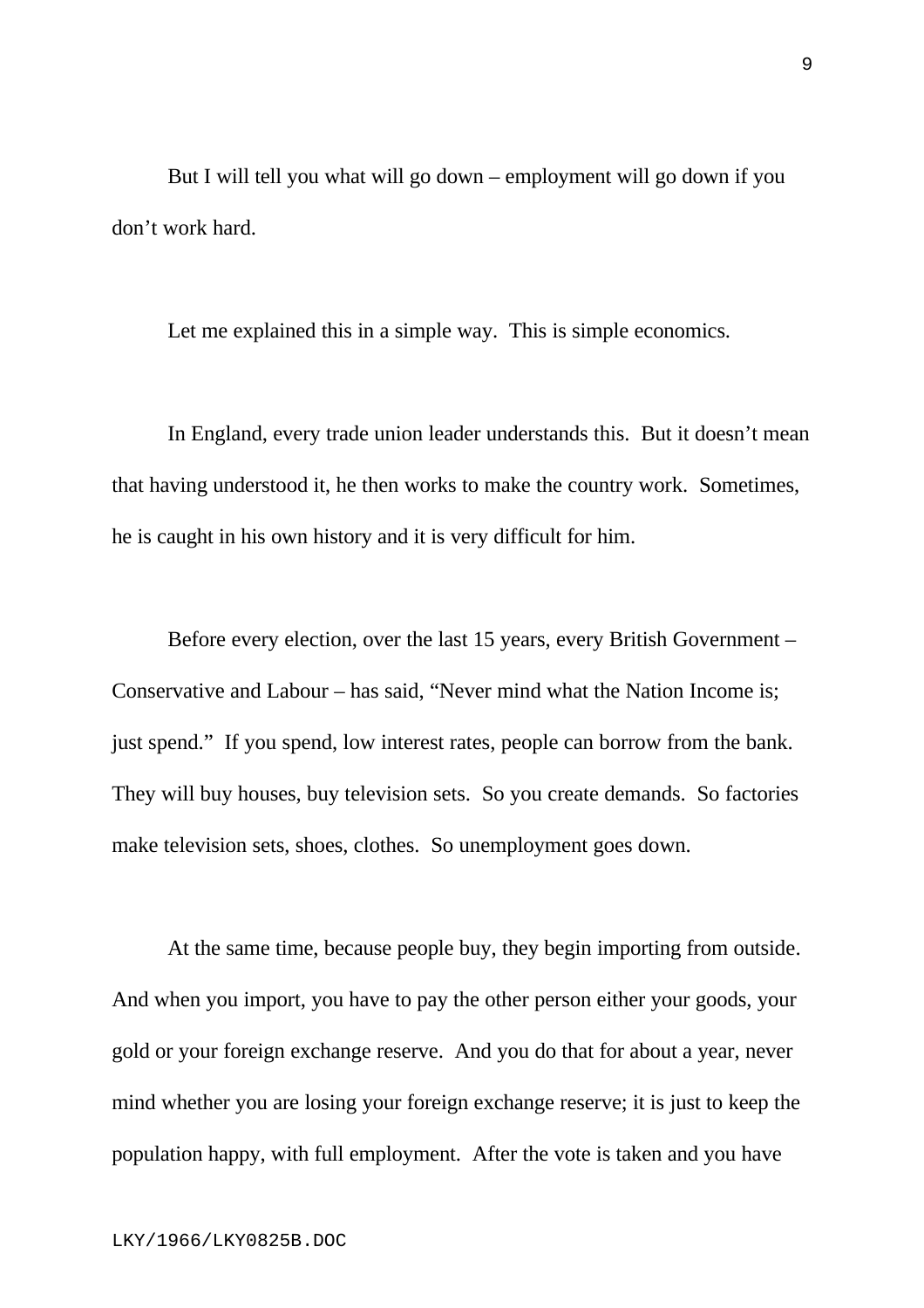won, you then say, "Right, stop; break; pull the money back." Bank rates go up; money cannot borrowed easily; shops cannot borrow money; private owners cannot borrow money to build houses, to buy cars; hire purchase is more difficult; expenditure contracts; demand goes down; imports go down; unemployment goes up.

Now, we are going to run a Currency system which means that the moment we earn less, we spend less. This is a tough, vigorous regime. And I say we do it or we die because this is a society with an open market, exposed.

If you start fiddling around with currency and you start printing notes and then you have no money really to spend and you start borrowing to cover up, you will end up in penury and bitterness.

Which leads me to the accusation that have been made; that I have suddenly decided, after spending a life-time trying to bring about a more organised working class movement, with more equal pay, that I have suddenly decided to become anti-labour, anti-treble pay; anti-the-worker.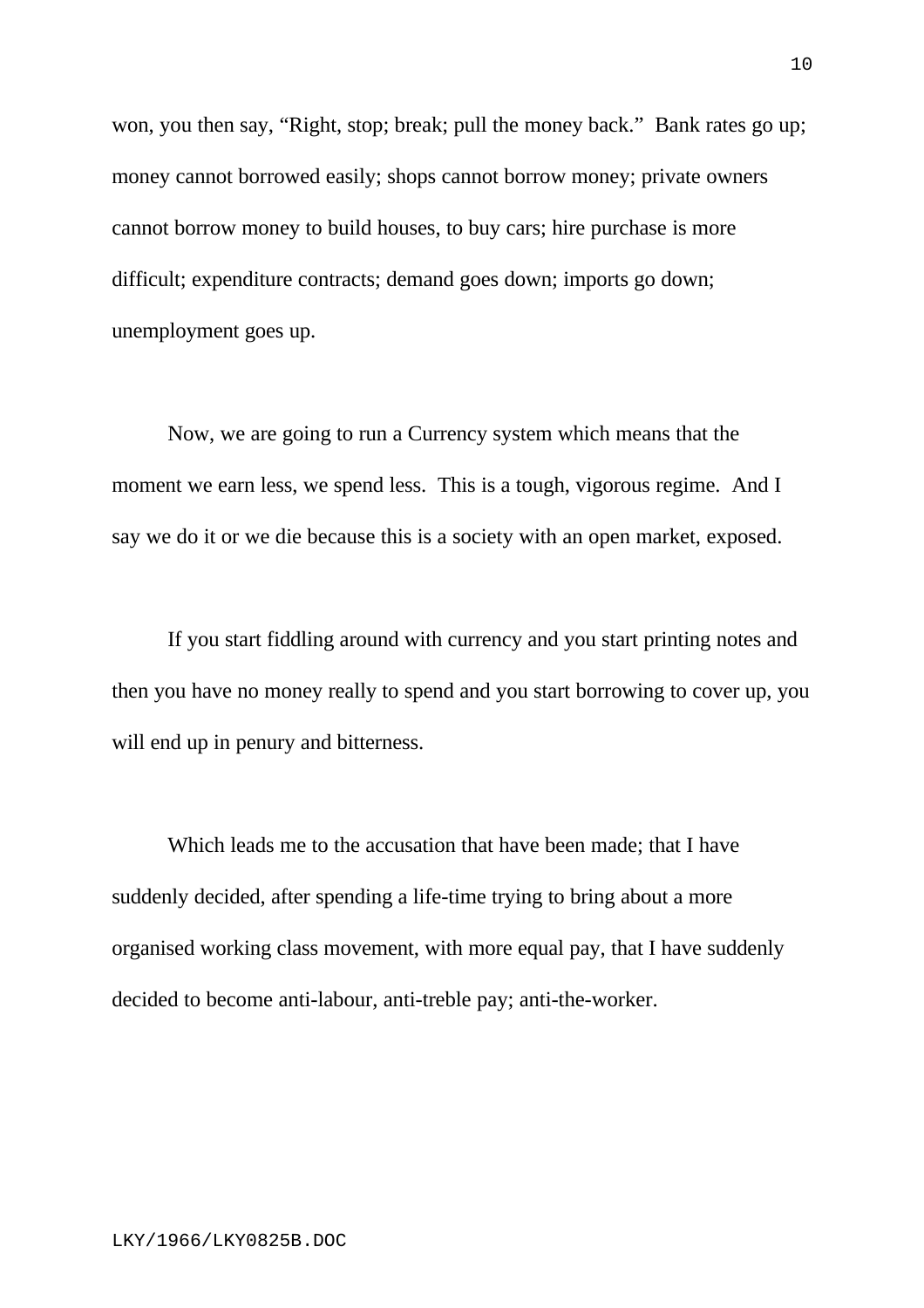Is it true? Have I gone mad to abandon a whole life-time of work and objectives? Or, is it that I have become more matter-of-fact and I say, "Look, in this situation, we do this or we die."

I went through Communist countries this time and I brought back all the documents. And in Rumania, they write it down in the Constitution that you will be paid according to the quantity and the quality of your work. It is the first Article in the Constitution. Don't tell me how many hours you work – I am not interested. I am interested in results. What is the quantity and the quality? And then, I will pay you according to that.

What more do you want?

I am not against treble pay. That matter can be argued, debated. But I am in favour of a system now in which you make it worth a man's while to work hard; in which hard work brings good results. That produces an efficient labour force. And an efficient labour force must bring about more industrial development. More industrial development brings about more employment, more productivity, more happiness, more of the good things in life that can be paid for. It is as simple as that.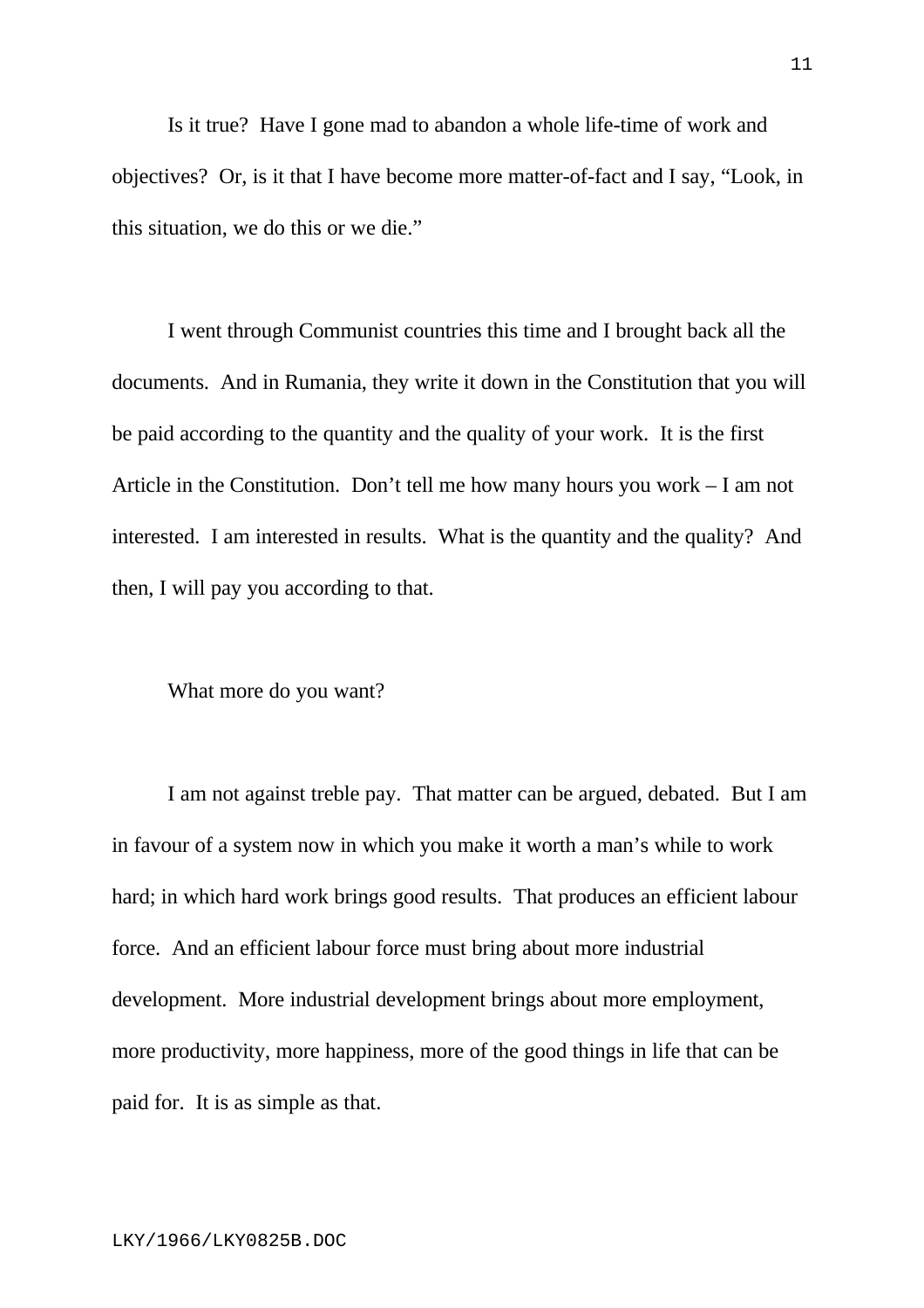So, in other words, we begin to educate ourselves. And I think it is a healthy sign.

I do not want a suppliant, an inert society where people just say, "Yes" to everything I say because that means it is a society with no verve, no vitality. But, at the same time, I expect you to start thinking; not just to mouth old slogans which are no longer relevant. Start thinking.

I am posing you a problem now, a problem which I face because I am in charge, but which you also face because you are part of Singapore. And that problem is: how do you provide a good life for everybody unless this country is based on one solid principle: efficiency of labour, in the goods and services you produce. And you have no efficiency when you count rewards against time, not against output, capacity, productivity. It is as simple as that.

We begin the debate; we can carry on the debate for one year, two years; but in the end we will do what is right. And, in the process, in the same way as we educated the population on the stupidities of the Communist creed, so we will educate the population on the stupidities of out-dated, out-moded ideas, and we will introduce and inject into our population new, vigorous ideas that will ensure your survival.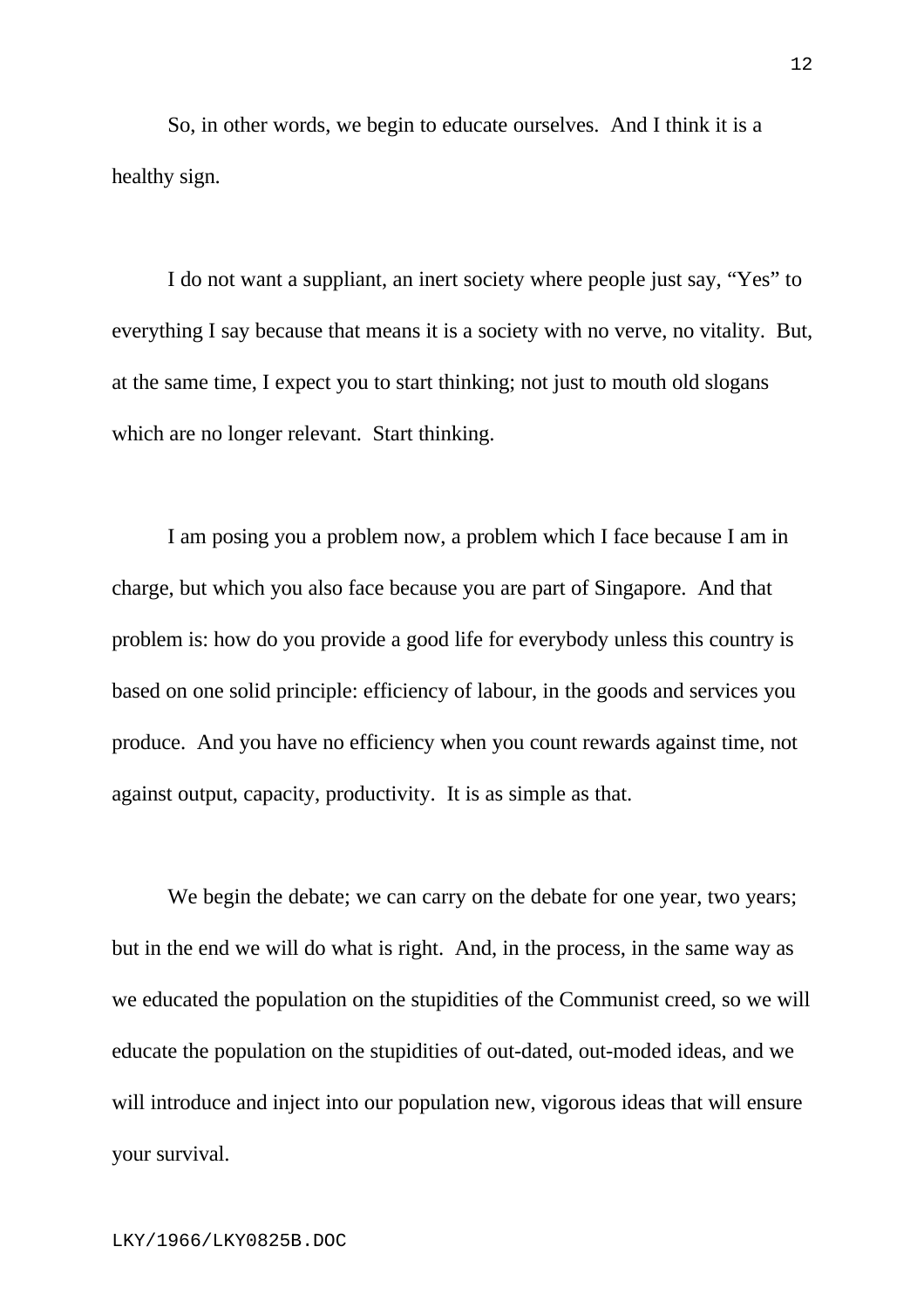I came here tonight in spite of having another engagement in Geylang Serai and to which really, I should already have to moved to. But I came because this Union has an old association with me. I used to be its legal adviser for many years since 1952 – which is about 14 years. The leaders have changed. I am just trying to see whether I can see some of the old leaders. Every year, I used to meet them at least once; often more. And, in the 14 years, Singapore has changed.

And, if we face up to our responsibilities now and know what are our problems, then in the 14 years that are to come, we will be the better-equipped to bequeath to our children an enduring future in this part of the world. If we haven't got that, then we deserve to perish, and all this will rot and ruin.

There are very few countries in the world that can offer its population this standard: two million people, 224 square miles; a group of printing workers meet with orchids, air-conditioning. You show me where else in Asia this can take place. Not even in Peking. Remember that. These things do not come naturally. Never take them for granted.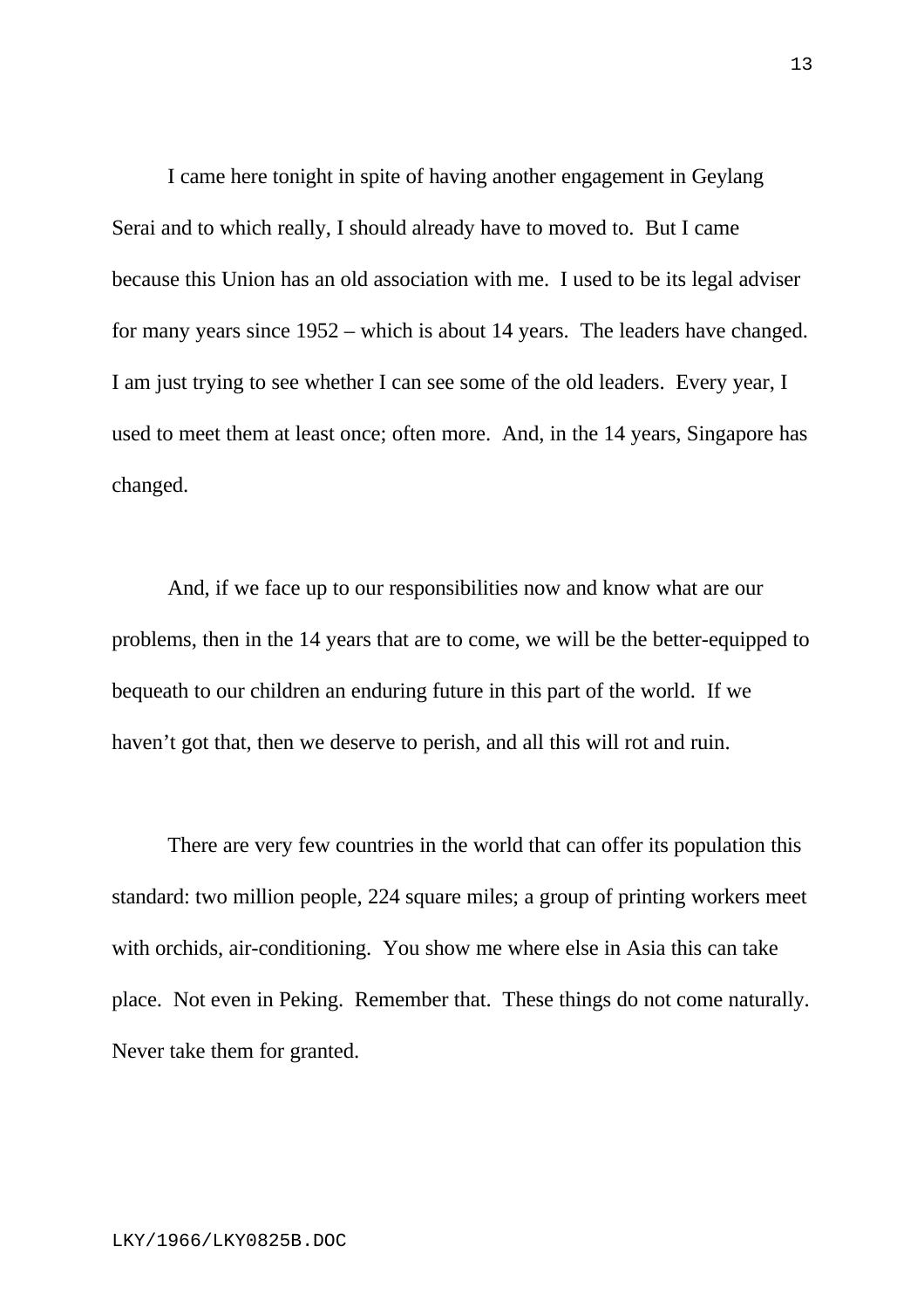I am not saying that this is the best for us; it is very far from it. But I say, if we can identify where our interests are and show the capacity to organise ourselves for better effort, and are prepared to sweep away old, out-moded ideas and, if necessary, some old out-moded persons who stand in the way of new ideas – life is that way – then we shall survive. If we haven't got that, I am not prepared to preside over the disintegration of this society.

I am here to make it work. I will listen with humility, patiently; but I will decide with my colleague on what I know to be in the collective interests.

I get no pleasure out of all this. Do you think I want the employers to go richer on the sweated labour of my own fellow human-beings, my own compatriots? Or, do you think it is because I understand a bit more of the mechanics of the thing and that I know that, in spite of the inequalities, that this is perhaps, a better way to get to where we want to get: an equal, affluent society.

I would like to believe that in this coming year, the trade union movement will join issue with us in Government: test ideas against the circumstances in which we find ourselves.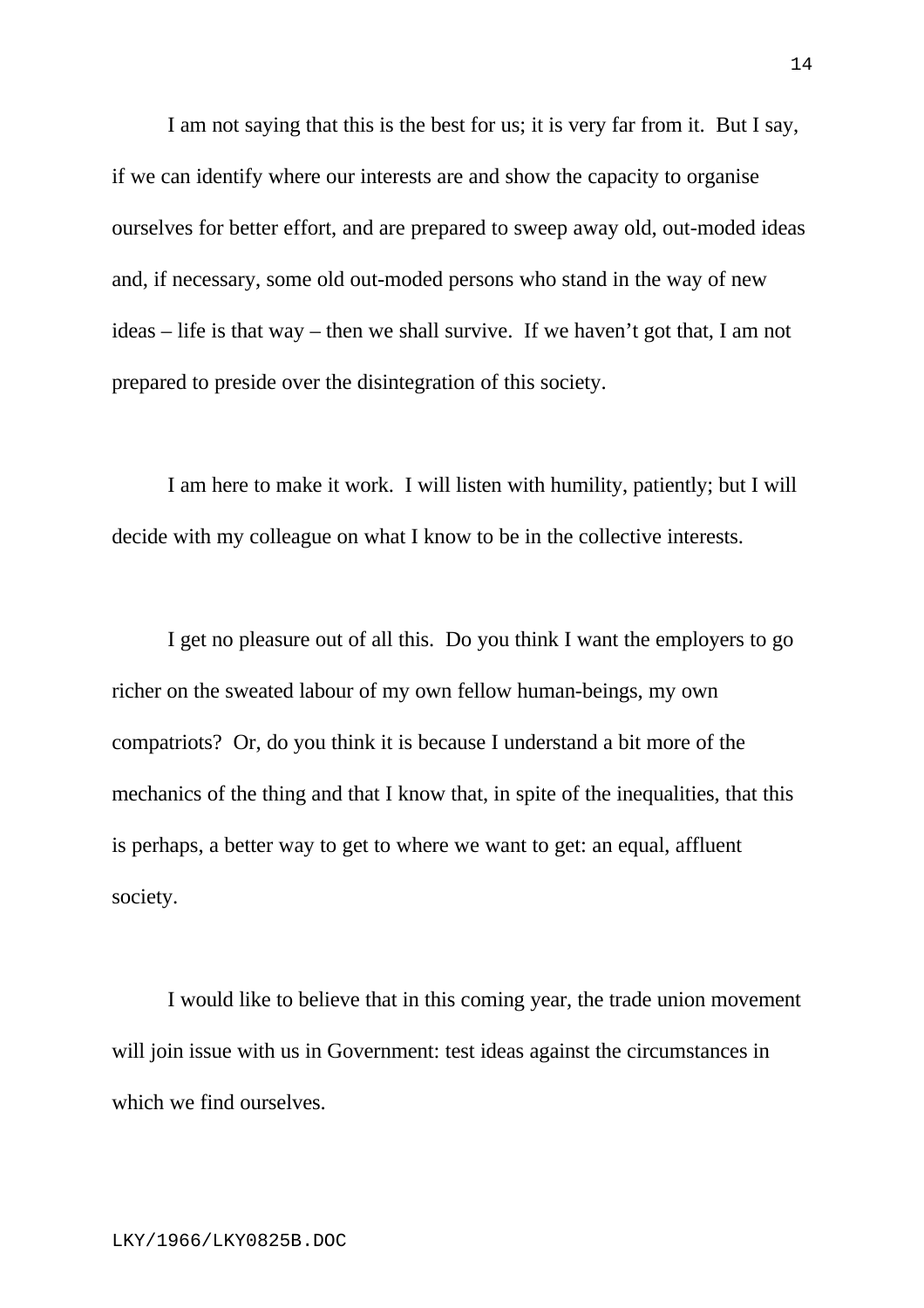What are we talking about? Copying British, a British trade union practice that landed up a British economy in the red? Why not copy the Scandinavians, the West Germans where every trade union is on the management committees of every company sharing in the profits and so everybody works hard to share in the profits? Or, let us copy the Communist countries in Eastern Europe where, if a worker works hard, then he gets the ticket; hero worker, picture up plus three weeks by the Black Sea – the incentive for production, not for being clever in getting the same pay and giving very little effort.

This is the challenge: the ability to adjust outlook and methods in a new situation. You know, to deny the employer productivity and to deliberately slow down the machine … In the old days, I was urging you to do this because I had to stop the British regime from continuing with this system … I argued for treble pay and established it. Legally, argumentatively, logically, I am right. But I know, and more and more every year I know, that in many fields, it is wrong. If the employer wants you to work on a public holiday, then I say he pays you treble pay. But when you, to create work in order to earn treble, deliberately malinger to save some work for the public holiday and you say, "I must work; therefore I demand the right to work on a public holiday", and when a lot of people are unemployed, then I say I am a criminal if I allow that to go on just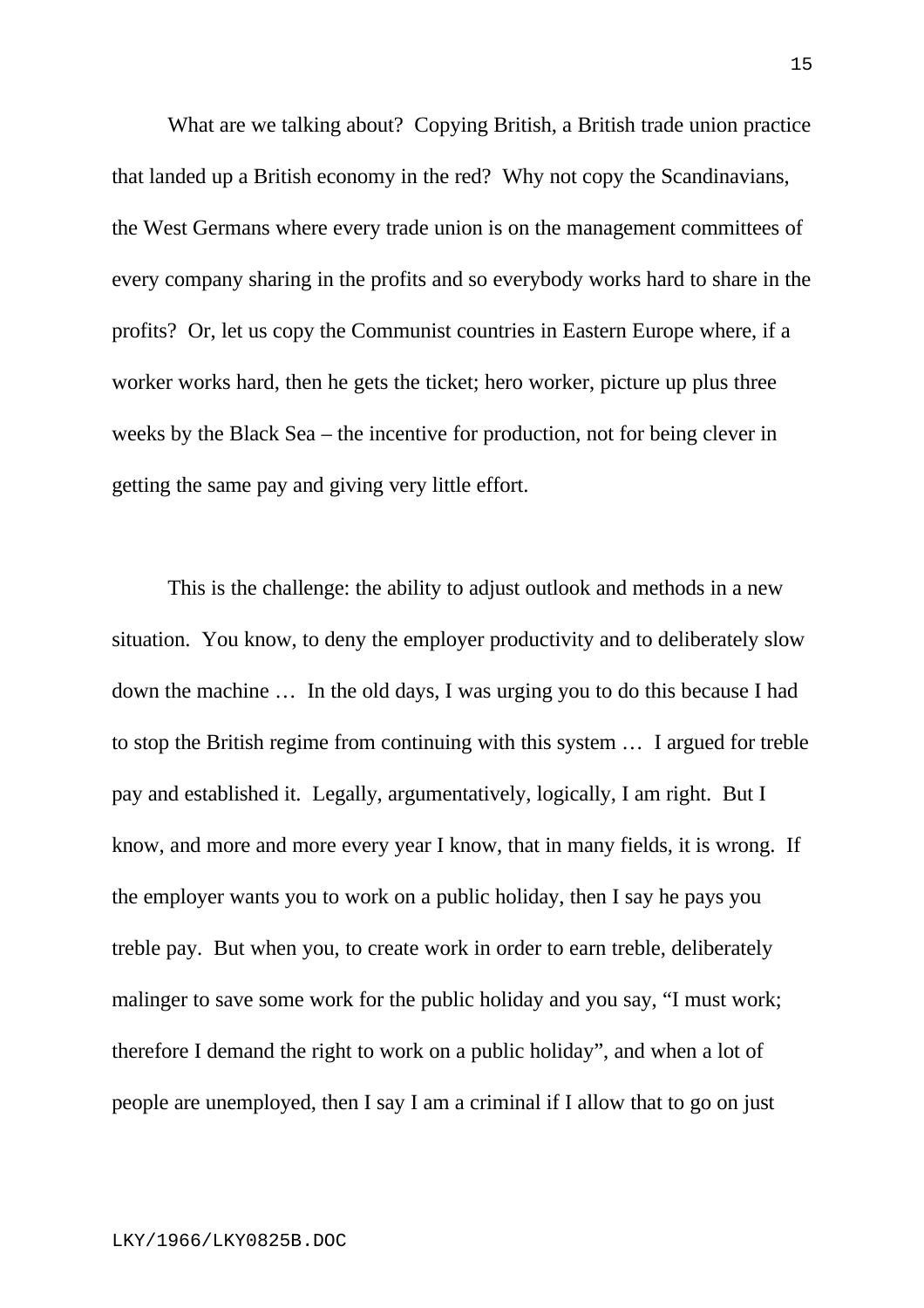because I happened to be the person who did it. I did it – for the Singapore Trade Union Movement, and I am going to undo it because I know this is wrong.

So, you see gentlemen, I am hoping that out of all this, you will educate yourselves and I will educate myself on the methods and techniques of how we can galvanise our society.

And in the end, if we succeed, we will build an enduring future for all of us. If we don't, then all this – the promise of greatness, of what is possible given an active, alert, vigorous people – all this will just go back to ruin. And, a hundred years from now, tourists will come and say, "What an interesting place. It could have been a great civilisation!"

I am not interested in failure. We are here to succeed. And it is on that note that I urge our trade unionists to really start thinking. I am more impressed when you counter my argument than when you threaten or when you shout back at me.

Let us meet and start thinking. Chew on the problem. Then, we emerge the better for it.